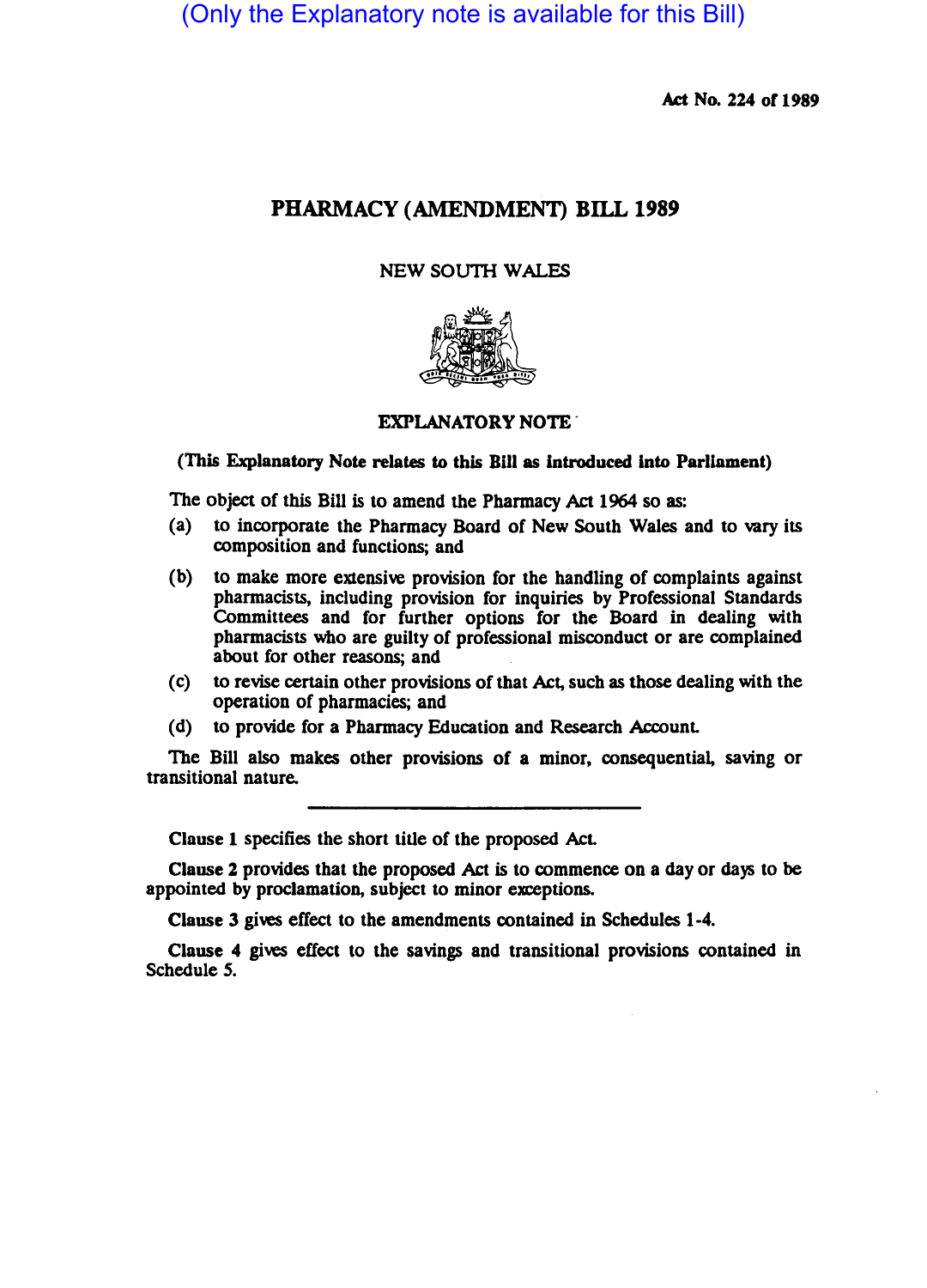# SCHEDULE 1 • AMENDMENTS RELATING TO THE PHARMACY BOARD

## Incorporation

At present, the Pharmacy Board of New South Wales is an unincorporated body. The Board is to be constituted as a body corporate so that it will have a separate legal identity. (Schedule 1 (1) - proposed section 4)

# Additional functions

The Board, as presently constituted, has the functions of registering suitably qualified persons as pharmacists and of disciplining pharmacists (by suspending or cancelling their registration) in appropriate cases. The new Board is to be given further functions, including the duty of promoting the highest standards of professional conduct and ethics in the pharmacy profession and other functions relating to the carrying out of research, the training of pharmacists, publicising relevant matters and advising the Minister. (Schedule 1 (1) - proposed section 5)

### Membership

The Board presently consists of 5 pharmacists elected by pharmacists (one at least of whom must be a country pharmacist), one officer of the Department of Health nominated by the Minister, one person nominated by the University of Sydney, one nominated by Friendly Societies and a barrister or solicitor nominated by the Minister. The new Board will also consist of 9 members, of whom 5 will be elected by pharmacists, one will be nominated by a New South Wales University, one will be a barrister or solicitor nominated by the Minister, one will be a person (but not a pharmacist) nominated by the Minister to represent consumers and one will be an officer of the Department of Health nominated by the Minister. (Schedule 1 (1) proposed section 6)

## President

Further provision is to be made concerning the office of president of the Board (for example, by permitting a person holding that office to resign the office of president without resigning the office of a member). (Schedule 1 (1) - proposed section 7)

### **Committees**

The new Board is to be expressly empowered to establish committees to assist it in carrying out its non-disciplinary functions. Any such committee may include or consist wholly of persons who are not members of the Board. (Schedule  $1(1)$  proposed section 8)

### Provisions relating to members and meetings

A Schedule to the Act is intended to be inserted which will state in greater detail provisions concerning members of the Board and its meetings. (Schedule 1  $(1)$  and (10) - proposed section 9 and proposed Schedule 1 to the Act)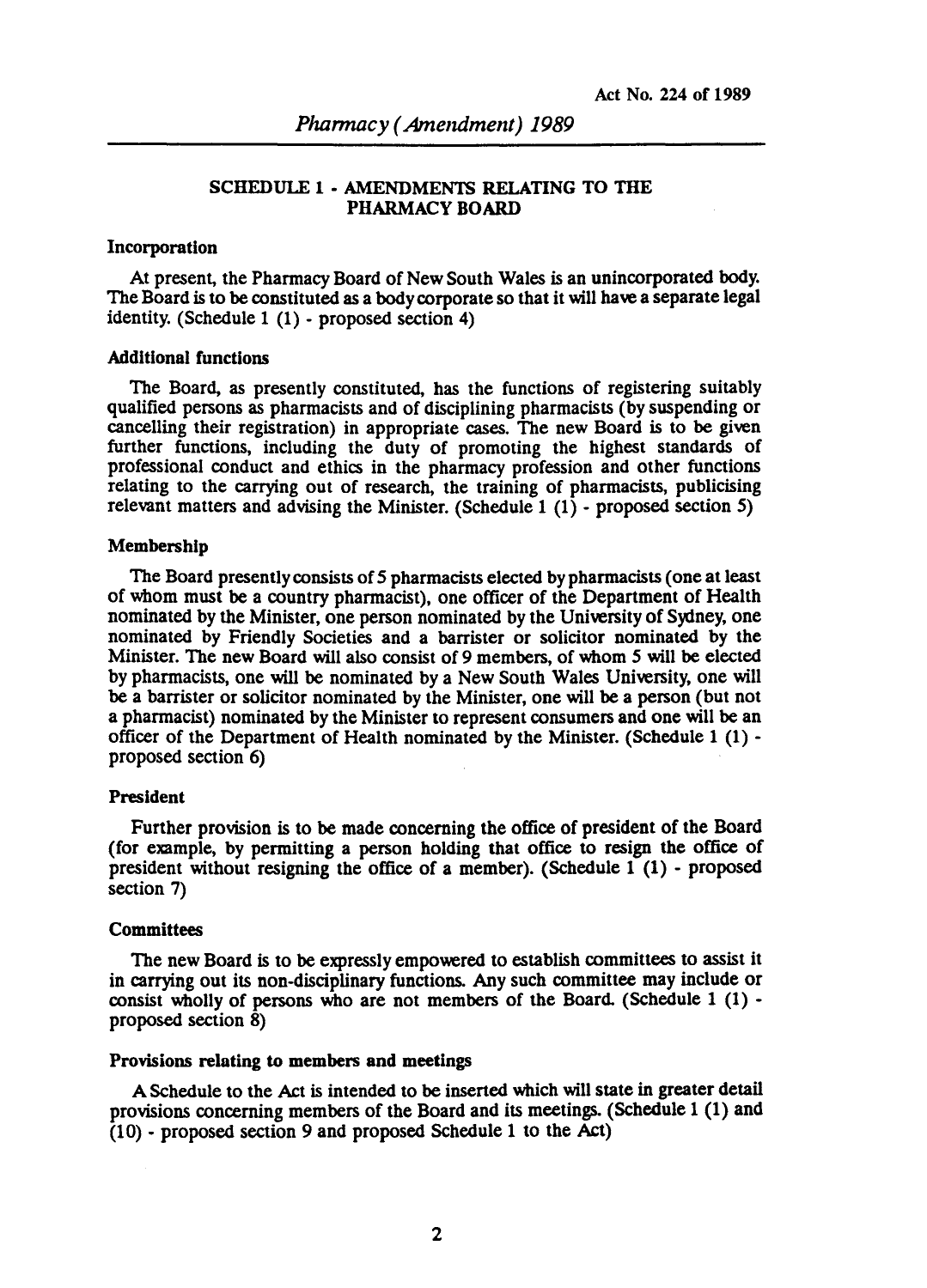## The registrar and other staff

At present, the registrar and other staff of the Board are employed under the Public Sector Management Act 1988. The Board is to be empowered to appoint a registrar and other staff and to provide for certain of their conditions of employment (Schedule 1 (2) - proposed section 11)

### Fees

Fees for the registration of persons as pharmacists, for provisional registration or for restoration of a person's name to the Register of Pharmacists and the annual roll fee payable by pharmacists are all currently fixed by regulations. The Board is to be given power to fix those fees and any other fees for its services, but the fees specified above may be fixed only with the approwl of the Minister. The Board is also to be given a power to recover fees due to it (Schedule 1 (8) - proposed section 36)

#### Consequential amendments

References to the prescribed fees are to be removed and a power to make regulations relating to the payment of fees to the Board is to be conferred. (Schedule 1 (3)  $-$  (7) and (9))

# SCHEDULE 2 • AMENDMENTS RELATING TO DISCIPLINE OF PHARMACISTS

# Meaning of "professional misconduct"

It is intended, without limiting the meaning of the term "professional misconduct" to add certain specific examples to those presently provided. For example, it will be professional misconduct for a pharmacist to engage in conduct that demonstrates a lack of adequate knowledge, experience, skill, judgment or care. (Schedule 2 (2) proposed section 19A)

### Complaints about former pharmacists

At present, a complaint may only be dealt with by the Board if it relates to a currently registered person. Because the Board is to be given a power to impose a fine as a penalty, a person who was guilty of professional misconduct as a pharmacist up to *S* years before a complaint is made will be able to be made the subject of disciplinary action under the Act, even though the person has ceased to be registered under the Act during that period. (Schedule 2 (2) - proposed section 19B)

### Professional Standards Committees

The Board is to be empowered to appoint Professional Standards Committees, each consisting of 2 pharmacists and one lay person, to conduct inquiries into complaints, if it considers that course appropriate. (Schedule 2 (2) - proposed section  $19C)$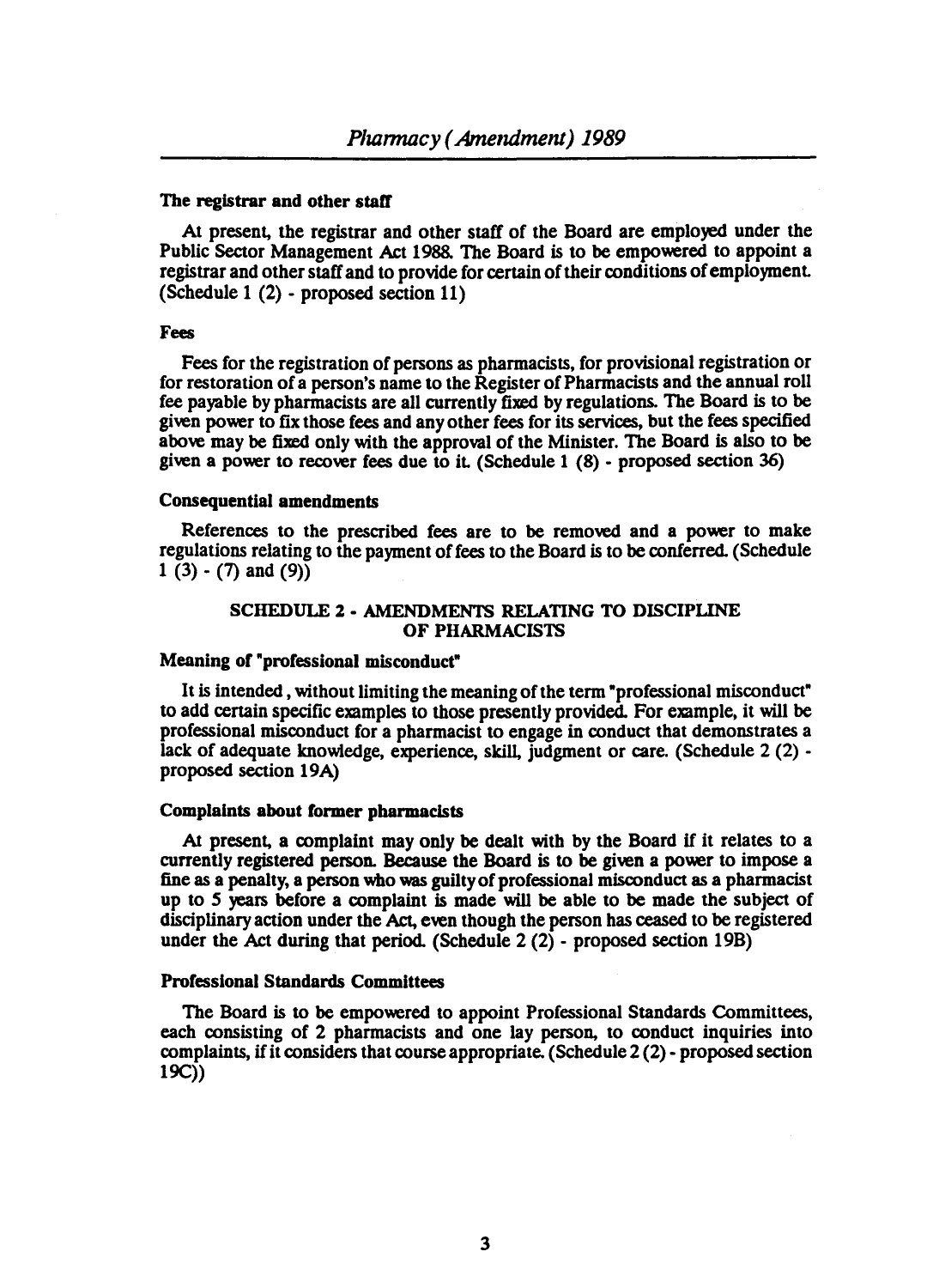### Nature or complaints

It is intended to expressly authorise a complaint about a pharmacist advenising in contravention of regulations made under the Act or about a pharmacist not being of good character. Complaints will be able to relate to any of the additional conduct to be included in the new definition of "professional misconduct" referred to above and will still be able to be made on any of the present grounds. (Schedule  $2(2)$  proposed section 19D)

#### Procedure for dealing with complaints

The procedure for dealing with complaints is to be set out in more detail than the Act presently provides. Under the proposed procedures, when a complaint is received, the Board may deal with it at a meeting of the Board, investigate the complaint itself or refer it to 3 members of the Board or to a Professional Standards Committee to conduct an inquiry into the complaint Details of the powers of the Board and of such a Committee when conducting such an inquiry are set out, but do not include fixing any punishment A complaint may be dismissed by the Board at any time. (Schedule  $2(2)$  and (7) - proposed sections  $19E - 19H$  and proposed Schedule 2 to the Act)

## Powers of the Board where complaint substantiated

At present, the Board may caution or reprimand a pharmacist or suspend or cancel the registration of a pharmacist as a consequence of disciplinary proceedings. The Board is to be given power to require a pharmacist to undergo medical treatment or counselling, to impose conditions on registration, to order further education be undertaken, to require reports to be made to it or the taking of advice and to impose a fine not exceeding 40 penalty units (currently S4,OOO). (Schedule 2 (3) • proposed section 20)

### Consequential amendments

The Register of Pharmacists will be required to include paniculars of any conditions imposed by the Board on a person's registration.

Other consequential amendments are made to provisions of the Act dealing with the effect of certain orders made by the Board and relating to appeals to the District Court against orders or decisions of the Board. (Schedule 2  $(1)$ ,  $(4)$ ,  $(5)$  and  $(6)$ ).

## SCHEDULE 3 • MISCELLANEOUS AMENDMENTS

#### Definition of "pharmacy"

The term is defined so as to make it clear that, if a pharmacist operates a dispensary on premises (other than those of a public hospital) and sells other goods from the same premises, the whole of the premises comprise a pharmacy. The provisions of the.Act that relate to the carrying on in open shop by a person of the business of a pharmacist are extended to the carrying on of that business in a pharmacy, as so defined. (Schedule  $3(1)$ )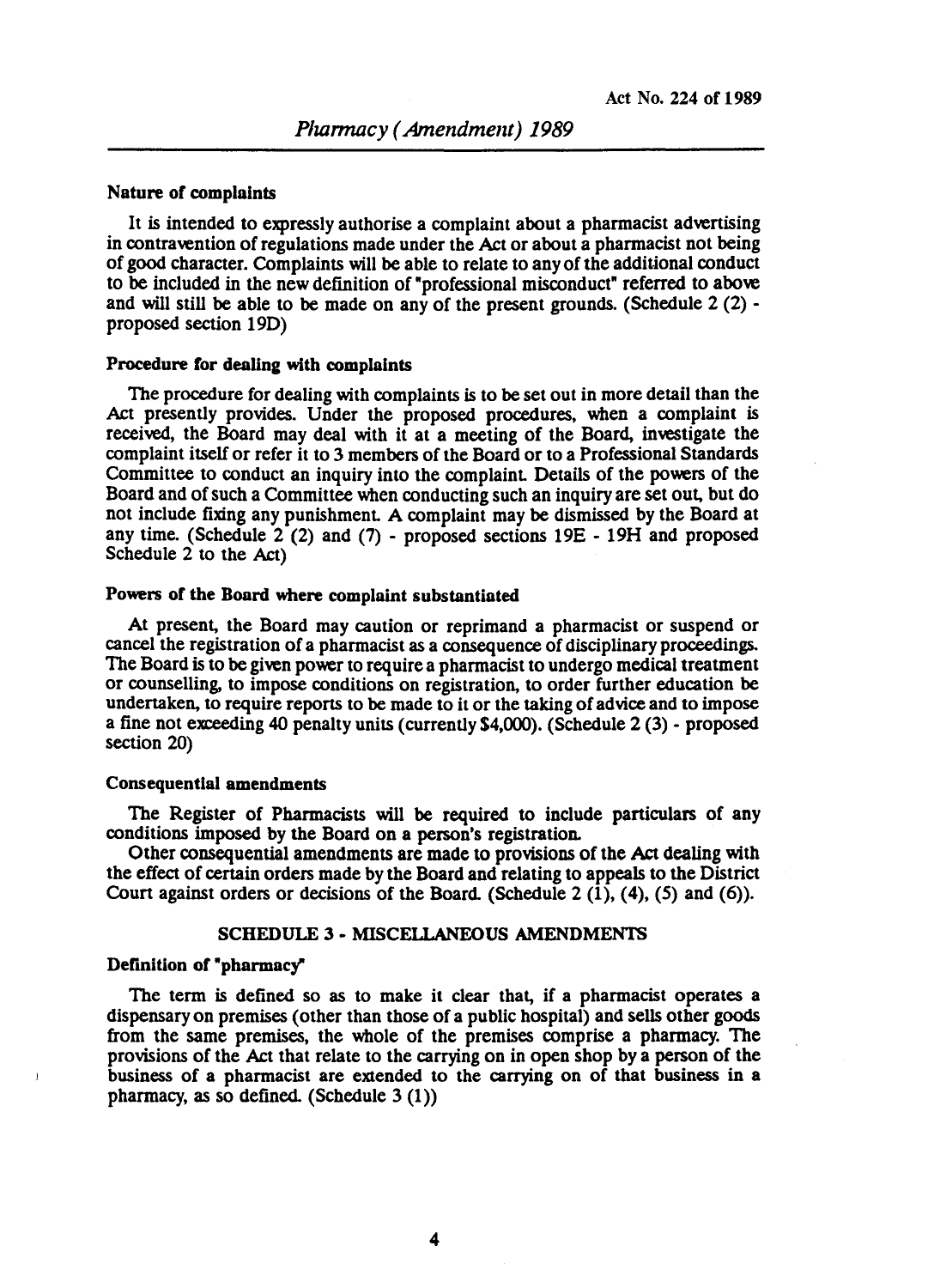# Qualification for registration. time served as assistant

At present, pharmacists who qualify for registration by being New South Wales graduates are required to have served not less than the period fixed by the Act as an assistant To provide greater flexibility, it is intended that regulations made under the Act will fix that period. (Schedule  $3(2)$  (a), (e) and (f))

# Qualification for registration. age of pharmacist

The Act prohibits registration of a person as a pharmacist unless the person is at least 21 years old. It is intended to lower that age to 18 years. (Schedule  $3(4)(a)$ )

## Qualification for registration. knowledge of English language

Applicants for registration are to be required to prove to the satisfaction of the Board that they have an adequate knowledge of the English language. (Schedule 3  $(4)$   $(b)$ 

# Qualification for re-registration after lapse of 5 years

The Board is to be allowed to require a person whose registration has lapsed for 5 years or more to undergo examination before being re-registered as a pharmacist (Schedule 3 $(4)$  $(c)$ )

# Approval of pharmacies and registration of their owners

Provision is made for a Register of Pharmacies to be maintained by the Board. The register will contain particulars of all pharmacies approved by the Board and their registered owners. An appeal lies to the District Court against refusal or failure to approve or register. It will be an offence to carry on the business of a pharmacist at premises that are not approved or if the owner of the business is not registered. (Schedule 3 (6) - proposed sections 24A - 24C)

#### Persons other than pbarmacists who may have Interests In pharmacies

It is intended to simplify provisions of the Act that provide for Specified persons (who are not pharmacists) to have an interest in a pharmacy business carried on in a pharmacy. (Schedule  $3(7)$ )

### Supply of information about pecuniary interests and about pharmacies

The Board is to be empowered to direct a pharmacist to supply information to the Board about pecuniary interests in any business of a pharmacist carried on by the pharmacist Failure to comply with such a direction will constitute professional misconduct about which disciplinary proceedings may be commenced. The regulation - making power under the Act is to be extended so that regulations may be made requiring the Board to be notified of the opening or closing of pharmacies. (Schedule  $3(8)$  and  $(20)(b)$  - proposed sections  $25B$  and  $38(1)(e1)$ )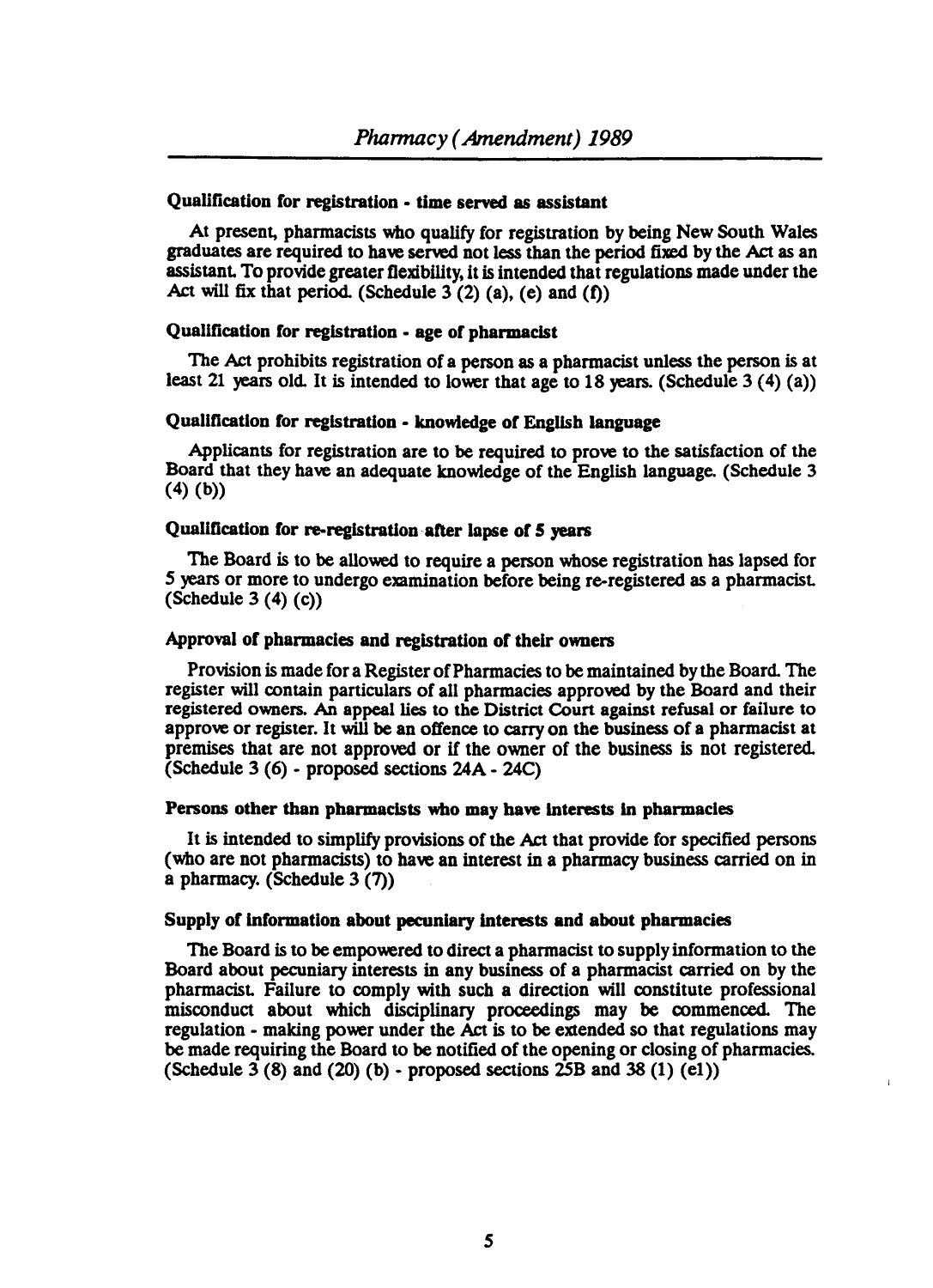#### Restriction on pharmacists involved in pharmacies

A pharmacist is to be permitted to carry on a pharmacy business or to have a pecuniary interest in a pharmacy business carried on in a total of not more than 3 pharmacies. Such an interest may be held by a pharmacist in a partnership of pharmacists. (Schedule 3 (9))

### Sale of medicines by medical practitioners

Medical practitioners are to be prohibited from selling medicines at a profit unless in the circumstances of the case it would be unreasonable to require the medicine to be obtained from a pharmacist or the sale is conducted in circumstances prescribed by the regulations. (Schedule 3 (11) - proposed section 28)

#### Appointment of inspectors

A new provision is to be inserted into the Act to provide for the appointment of inspectors by the Director-General of the Department of Health. (Schedule 3 (14) - proposed section 31)

### General penalty for offences against the Act

At present, the maximum penalty for an offence against the Act, if no other penalty is expressly provided, is \$200. The maximum penalty is to be increased to *5*  penalty units. (currently \$500) (Schedule 3 (18))

# Pharmacy Education and Research Account

The Board is to be required to establish a Pharmacy Education and Research Account Amounts out of the fee income derived under the Act by the Board are to be paid into the Account and may be used for education about pharmacy, for pharmaceutical research and for other specified matters. (Schedule 3 (19) - proposed section 36A)

#### Maximum penalty for offences against Regulations

The present maximum penalty of \$40 that may be imposed for a breach of Regulations made under the Act is to be increased to 2 penalty units (currentlyS200). (Schedule  $3(20)$  (h))

# Consequential amendments

Minor and consequential amendments will be made to the Act because of the other changes made by this Schedule and mentioned above.

# SCHEDULE 4· AMENDMENTS BY WAY OF STATUTE LAW REVISION

## Division of the Act into Parts

The Act is to be divided into Parts (Schedule  $4(1)$ ).